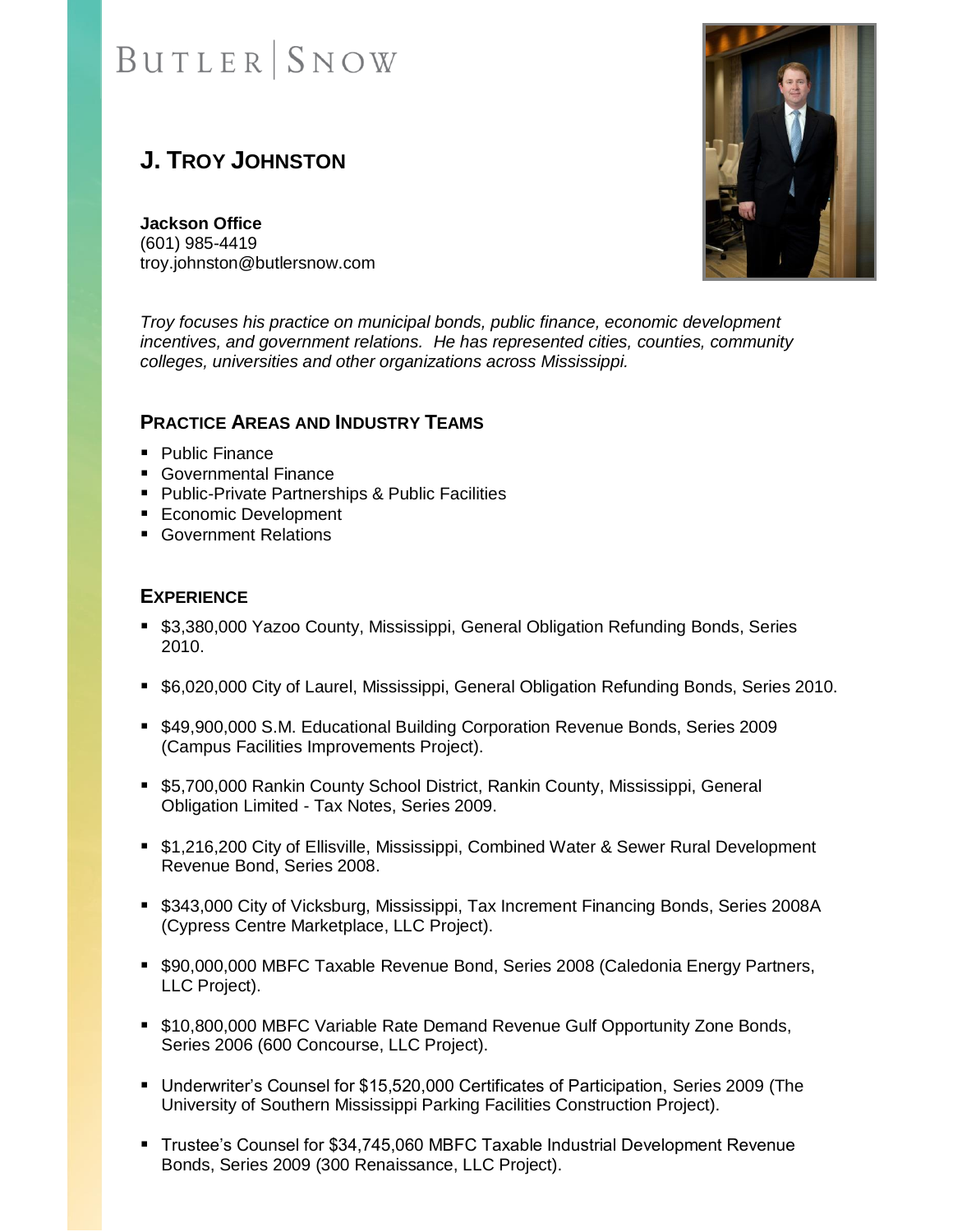# **BUTLER SNOW**

■ Underwriter's Counsel for \$18,605,000 Lost Rabbit Public Improvement District, Special Assessment Bond, Series 2008.

### **BAR ADMISSIONS**

- Mississippi, 2003
- U.S. District Court
	- **Mississippi: Northern and Southern Districts**
- U.S. Court of Appeals
	- 5th Circuit

#### **DISTINCTIONS**

- *Super Lawyers®*
	- Mid-South Super Lawyers, Government Finance, 2016-2017
	- Mid-South Rising Stars, Government Finance, 2012-2013
- General Counsel, Mississippi Municipal League (MML)
- Leadership Mississippi, Class of 2013

#### **ASSOCIATIONS**

- Mississippi Bar Association
- American Bar Association
	- State and Local Government Section
- Capital Area Bar Association
- Madison County Bar Association
- National Association of Bond Lawyers
- Mississippi Municipal Attorneys Association
- Mississippi Economic Development Council

#### **EDUCATION & HONORS**

- Mississippi College, J.D., 2003
	- Moot Court Board
	- American Jurisprudence Award, Judicial Administration
- University of Southern Mississippi, M.B.A, 1997
- University of Southern Mississippi, B.A., Polymer Science, 1995

#### **PAPERS, PRESENTATIONS AND PUBLICATIONS**

- Presenter, "Mississippi Medical Cannabis Act," Mississippi Municipal League, March 28, 2022.
- Presenter, "American Rescue Plan Act Funding Webinar," Mississippi Municipal League, July 15, 2021.
- Presenter, "Issuing Bonds The Rules," CDFA Digital Training Institute, June 2020.